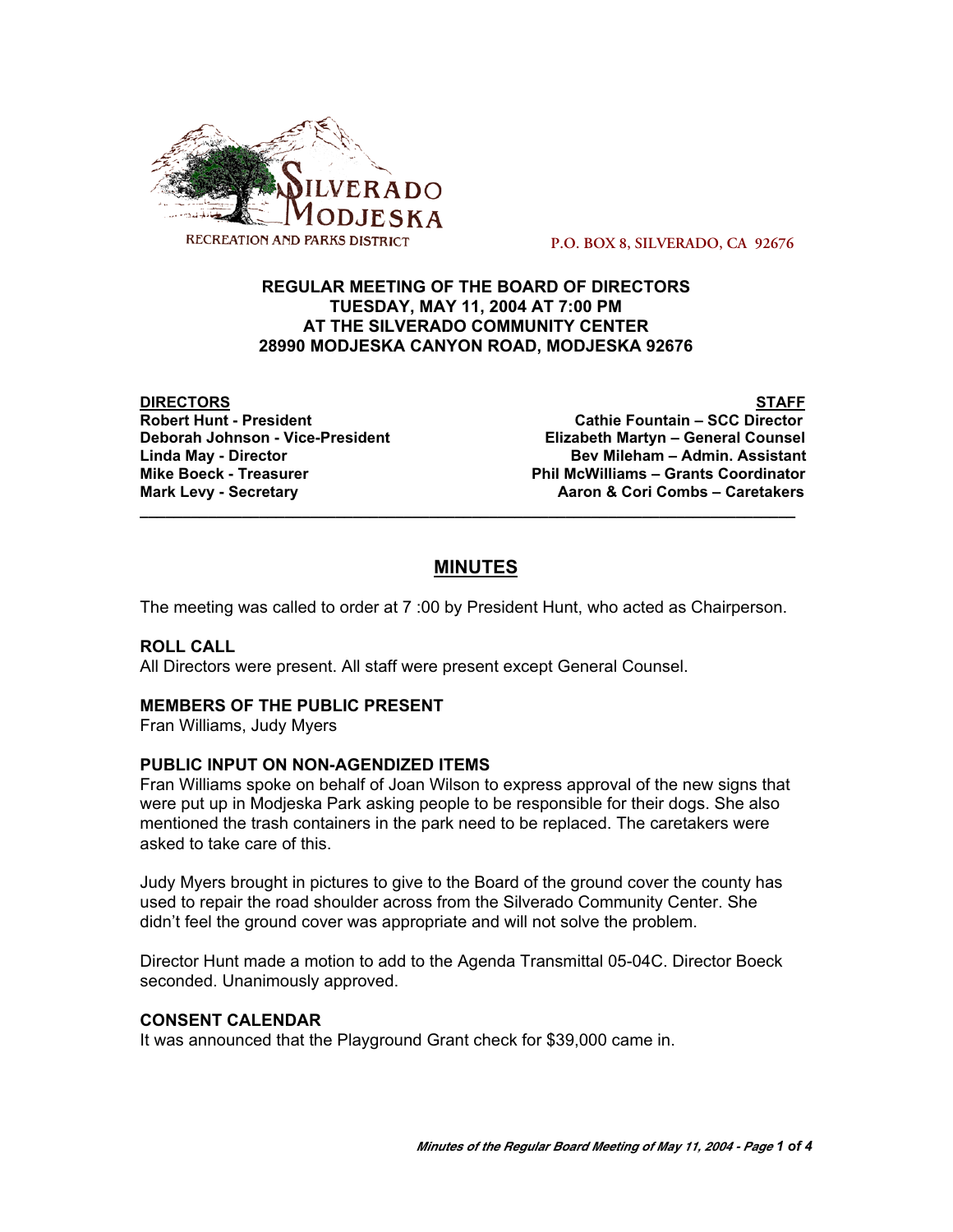A letter of discontent from Director May was given to Board members in reference to the position of treasurer held by Director Boeck. Director Boeck commented that he's considering a lawsuit about this matter.

**1st Action: Director Johnson made a motion to approve the Consent Calendar. Director Levy seconded. Unanimously approved.**

#### **SILVERADO CHILDREN'S CENTER**

Children's Center Director Cathie Fountain passed out the monthly report for the Children's Center. She also gave information of the goings on at the Center. They had a Teachers Appreciation Week, which went very well. They are having an Open House soon. They are still working on the Grant. Summer Camp is being planned and they have had great responses.

The Financial Report was handed out and reviewed by the Board. Director Hunt has asked that Neil Gallaway attend the next meeting to answer some questions the Board has.

#### **DISTRICT FACILITIES**

Aaron and Cori Combs gave to the Board their monthly Safety and Maintenance Reports for Silverado Community Center, Modjeska Community Center and Modjeska Park. All fire extinguishers are now current.

The Caretakers were asked to replace new trash can lids for Modjeska Parks trash cans.

## **2nd Action: Director Levy made a motion to authorize the Caretakers to replace 5 trash can lids at Modjeska Park, not to exceed \$500.00. Director Johnson seconded. Unanimously approved.**

Fran Williams reported on gopher removal and lawn repair. The gophers turned out to be ground squirrels, not gophers. The exterminator visited the Silverado Community Center, bait traps were laid and holes in the ground were filled. Reseeding will be done after an upcoming family reunion takes place.

#### **GRANTS ADMINISTRATOR'S REPORT**

Phil McWilliams reported that the playground grant is closed out and finished. He purchase a new covered sandbox at his expense and exchange it for the old one.

A draft report was presented for Repair/Maintenance and Remodel Plan for Silverado and Modjeska Community Centers. The Board discussed using the Grant moneys for upcoming Community Centers projects. The Facilities Committee will meet with Phil McWilliams to discuss upcoming projects and needs. President Hunt appointed Director Johnson to replace Director Levy on the Facilties Committee as a result of respective request and consent.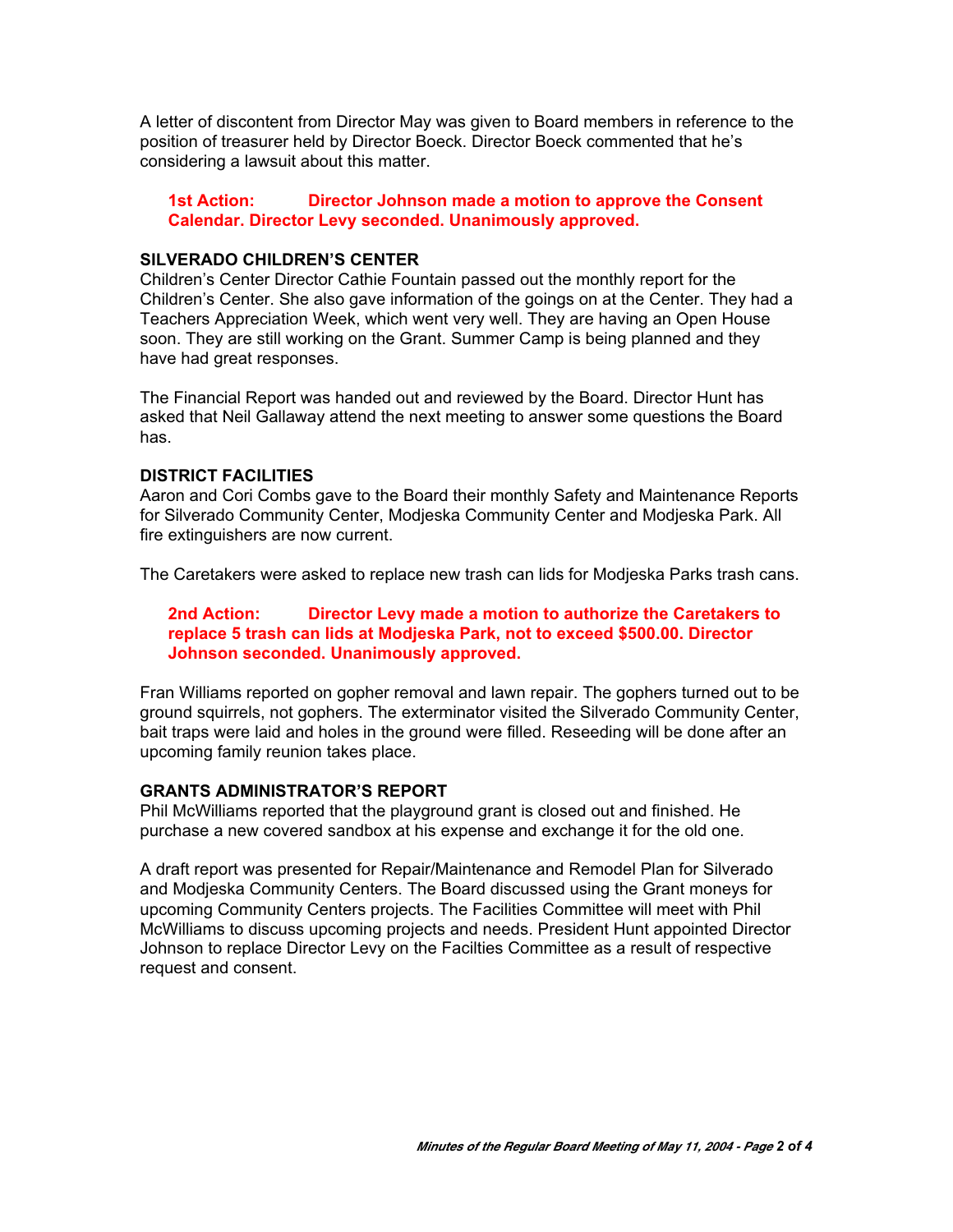**TREASURER'S REPORT**

Approval of Transmittals

**3rd Action: Director Johnson made a motion to approve payment of transmittal 05-04A in the amount of \$100.00 for Directors fees. Director Levy seconded. Unanimously approved.**

**4th Action: Director Johnson made a motion to approve payment of transmittal 05-04B in the amount of \$839.06 total. \$22.00 to State HCD, annual building license, \$208.22 to Ware Disposal, \$62.50 to H&P Fire Equipment Co. extinguisher recharge, \$56.49 to SBC, phone service, \$489.85 to Director Levy for reimbursement of Rec. Program expenses. Director Boeck seconded. Unanimously approved.**

**5th Action: Director Levy made a motion to approve payment of transmittal 05-04C in the amount of \$983.00 total. \$495.00 to KJ Snyder for invoices 3359 and 3384, \$488.00 to Santiago Water District for invoices 10001600, 10059300, and 10059600. Director Johnson seconded. Unanimously approved.**

The District Financial Report was distributed and discussed by the Board.

## **OTHER DISTRICT BUSINESS**

Director Boeck discussed the Bat Bridge negotiations with Vulcan. Negotiations have continued, Director Boeck has spoken to Supervisor Bill Campbell and believes Mr Campbell is in agreement with preservation of the bridge. The Irvine Company has agreed to take another look at their trail systems, since the new negotiations may affect their trail plans. Director Boeck feels strongly about our District receiving compensation for taking on the bridge project.

Kathi Crowley had some questions for the Board specific to the parcels of TIC land that have been requested to be gifted to the District. She is concerned about all the signs at the mouth of Silverado Canyon and requested Board assistance in addressing the problem. She asked whether the parking lot of the Silverado Children's Center could be employed by trail users for parking when the Center is not open. She also wanted to know what the District's intended use for the land around the Silverado School Nature Center at the Silverado Elementary school. Director Boeck will contact her to resolve these questions.

There was a vote to return the Board meeting times to the second and fourth Thursday of each month.

**1st RESOLUTION: RESOLUTION 051104-1 - The Board of Directors hereby resolves that commencing May 12, 2004, regular meetings of the Board of Directors shall be held each second and fourth Thursday at 7:00PM. The second Thursday meeting shall convene at the Silverado Community Center, 27641 Silverado Canyon Road, Silverado Canyon. The fourth Thursday meeting shall convene at the Modjeska Community Center, 28990 Modjeska Canyon Road, Modjeska Canyon. Roll Call Vote: Director Boeck- Aye, Director Johnson- Aye, Director Hunt- Aye, Director Levy- Aye, Director May- Aye.**